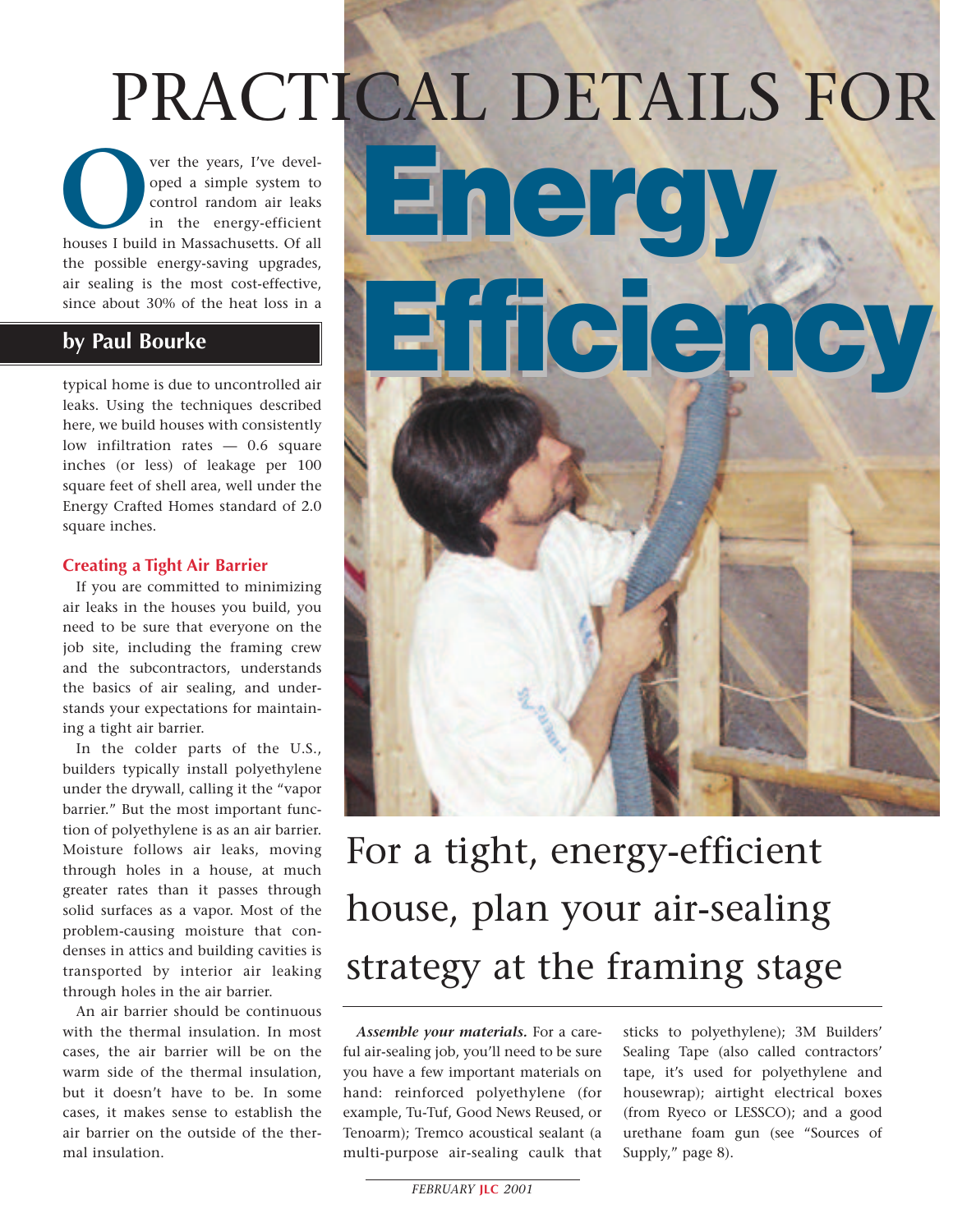## **Keeping the Basement Warm**

We always install 6-mil polyethylene and at least 1 inch of rigid foam insulation under all of our basement slabs. Besides saving energy, the foam keeps the slab warm, greatly increasing comfort and helping to minimize condensation. After installing crushed stone to the depth of the footing, we lay down the poly and then the rigid foam. We also install a strip of 1-inch foam at the perimeter of the slab, between the slab and the foundation wall, as a thermal break (see Figure 1). If the basement floor is getting radiant heat, we'll increase the thickness of the under-slab insulation to 2 inches.

*Insulating basement walls.* We no

longer insulate our basement walls from the exterior, since exterior foam is vulnerable to insect damage, and abovegrade foam is difficult to protect. Instead, we frame up 2x4 walls inside the basement, leaving a 2-inch gap between the back of the studs and the basement wall. This allows enough room for the installation of R-19 fiberglass batts, which we cover with flame-retardant poly from Poly-America. One advantage of interior insulation: With the 2x4 perimeter walls installed, all it takes is wiring and drywall for a customer to finish the basement.

Since most basement walls have few penetrations, they are relatively simple to air seal. But be careful of bulkhead doors, which are often leaky. The area between



**Figure 1.** Installing 1 inch of rigid foam insulation under the basement slab keeps the slab warm enough to prevent moisture from condensing on it. The perimeter insulation between the slab and the colder concrete wall provides a thermal break. The cast-in-place pressure-treated window frames will receive low-e argon-filled windows.

**Figure 2.** Recessing the band joist 2 inches provides room for exterior rigid foam insulation. To provide an air barrier, the foam is carefully caulked in place with Tremco acoustical sealant.



the door and the band joist, especially, needs to be sealed and insulated.

#### **Preventing Drafty Floors**

Most houses leak a lot of air through gaps at the perimeter of the floor system. To keep this area tight, four critical areas need to be addressed: under the mudsill; along the band joist; between the band joist and the subfloor; and between the subfloor and the wall plate.

*Tight sills.* Between the foundation wall and the mudsill, we use regular polyethylene foam sill seal, folded in half lengthwise. Doubled sill seal does a better job of air sealing than a single layer. Any gaps that are too big for the sill seal to handle are filled later, using our urethane foam gun.

*Warm band joists.* On many houses, the band joists are poorly insulated, so condensation forms on the cold interior surface of the lumber. Keeping the band joist warm with exterior foam insulation prevents condensation that can lead to rot.

Since we frame our walls with 2x6s, we can recess our band joists 2 inches. We attach 2-inch-thick rigid foam to the band joist with continuous beads of Tremco acoustical sealant (Figure 2). The rigid foam, once it is caulked in place, becomes the air barrier. Although Tremco sealant, which is also known as "black death," can be messy to apply, it's the best caulk to use for air sealing a wide variety of materials, including most types of plastic.

From inside the basement, we stuff a piece of R-19 kraft-faced fiberglass batt into each joist bay, behind the band joist. Finally, when we put the subfloor down, we put a continuous bead of construction adhesive along the band joist to prevent any air leaks at the perimeter of the subfloor.

*Gasketed bottom plate.* We install regular foam sill seal under the bottom plates of our exterior walls. To make the sill seal go twice as far, we usually cut it in half lengthwise. We roll out the foam and hammer-tack it to the subfloor just before we stand up our walls. Instead of foam sill seal, you can

*FEBRUARY* **JLC** *2001*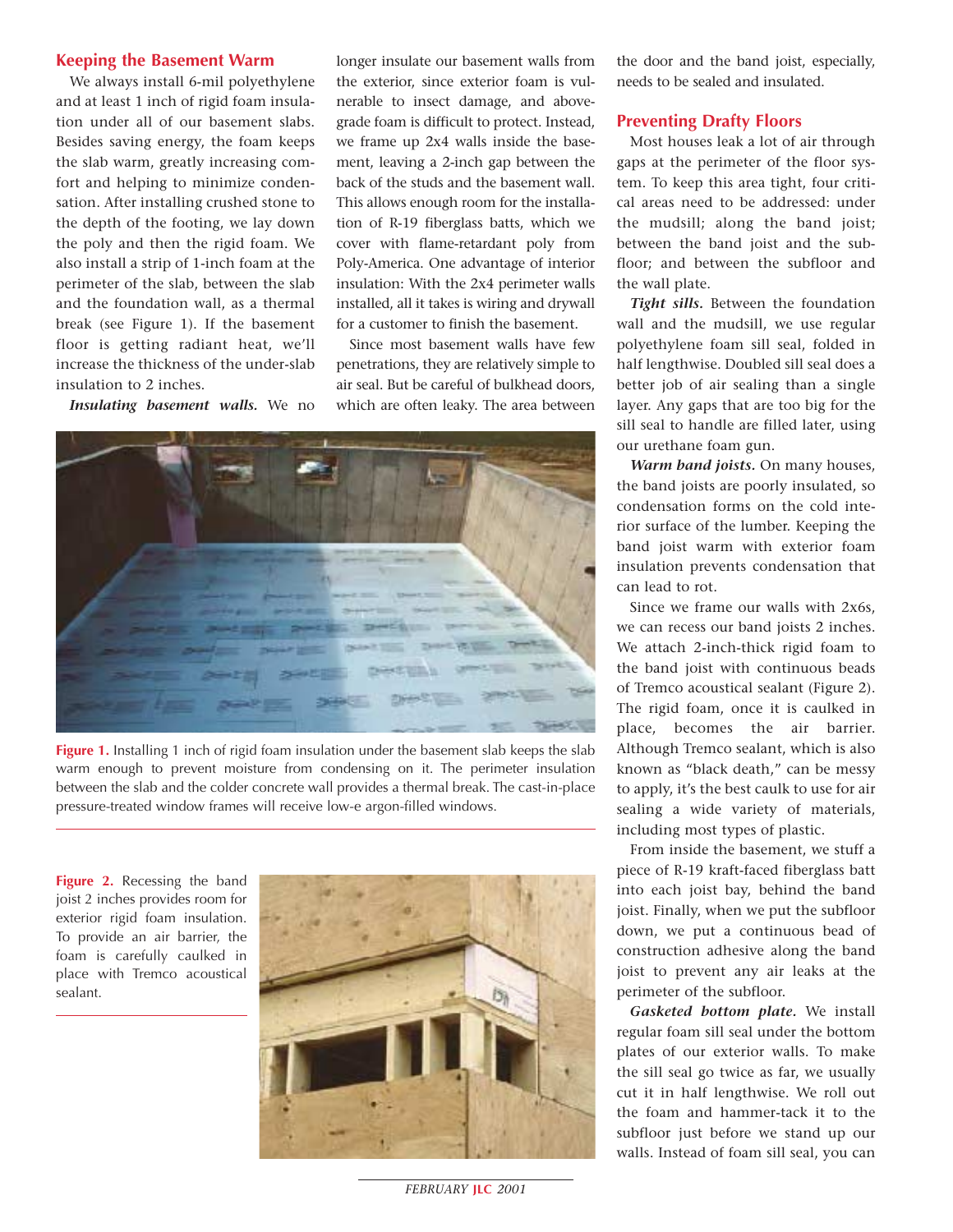also use sticky-backed foam weatherstripping in this location.

*Cantilevers.* Cantilevered floors are particularly difficult to air seal, especially if wires or pipes create an air path through the floor and up the exterior wall. At the point where the cantilever begins, we install solid blocking between each cantilevered joist. The edges of the blocking, as well as any penetrations through the blocking, get carefully caulked. Because the plywood subfloor over a cantilever is the air barrier, be sure the subfloor is installed with construction adhesive. Finally, the bottom of the cantilevered joists need to be wrapped with housewrap.

#### **Keeping Walls Tight**

Most of our walls are framed with 2x6s, 16 inches on-center. If the studs are spaced wider than 16 inches, the dense-pack cellulose insulation pillows out, interfering with drywall installation. If the customer is willing to pay for an upgrade, we space the 2x6 studs at 24 inches on-center and then install horizontal interior 1x3 strapping at 16 inches on-center (Figure 3). The strapping restrains the cellulose and also provides a thermal break between the drywall and the studs.

When it comes to sheathing, we prefer to use plywood or OSB, unless the homeowner insists on foam. Foam sheathing causes several headaches: the walls need special bracing against racking; window and door openings need to be furred out; and siding can be attached only to the studs.

We always install Tyvek, which we consider the best available housewrap. We tape all seams with Tyvek tape, following the manufacturer's instructions.

Where an interior partition meets an exterior wall, we install a vertical 1x8, 1x10, or plywood piece as a drywall nailer. This nailer needs to be continuous (not a collection of scraps), and it needs to be wide enough to provide room to tape the poly air barrier in the corner.

#### **Insulating Rafter Heels**

In many houses, the insulation is thin at the rafter heels, where adequate



Figure 3. When the budget allows, 2x6 studs are spaced 24 inches on-center, and 1x3 strapping is installed horizontally at 16 inches on-center. The air space provides a thermal break between the studs and the drywall. Red 3M tape is used to seal seams and tears in the poly air barrier.

space for insulation is lacking. This thin insulation can contribute to melting snow and ice dams. On the interior, thin insulation leaves the drywall cold at the corner, encouraging condensation and mildew.

One way to increase the R-value at the rafter heels is to install rigid foam insulation between the rafters. This is fussy work — first, installing  $\frac{3}{4}$ -inch strips of plywood against the top of the rafter faces to maintain a ventilation channel, then cutting each piece of foam for a snug fit.

If the roof is being framed with rafters, an easier solution is to install a band joist and raise the rafters (see *Practical Engineering,* 7/96). Raising the rafters leaves plenty of room for insulation. If the roof is framed with trusses, use raised-heel trusses, which don't cost much more than regular trusses.

#### **Windows and Doors**

We build insulated door and window headers out of two 2x10s, a piece of  $1/2$ inch plywood, and 2 inches of rigid foam. The gap between a window and the rough opening should be sealed using a urethane foam gun or with backer rod and caulk, not fiberglass

insulation. (Fiberglass insulation is not an air barrier.) We plan our rough openings for a  $\frac{3}{8}$ -inch gap all around the window or door — just the right gap for a foam gun nozzle. We use Pur-Fil low-expansion foam, which won't distort the frame and pinch the sash.

*Attic hatches.* Since an attic access hatch is just an exterior door located in a ceiling, it needs to be carefully insulated and weatherstripped. A piece of drywall dropped into the opening is obviously inadequate. In winter, hatches without weatherstripping are often ringed with ice and deteriorated attic insulation.

We build our attic hatches from plywood and glue 4 inches of rigid foam insulation on top. Around the perimeter of the plywood hatch, we screw steel connector strapping. Along the top of the stop, we install magnetic door gasketing, which sucks that hatch down and seals it. When these magnetically sealed hatches are tested with a blower door, they are virtually leak-free.

#### **Think Ahead**

We've learned to recognize several areas that can be tricky to seal: walls behind tubs; interior soffits; recessed can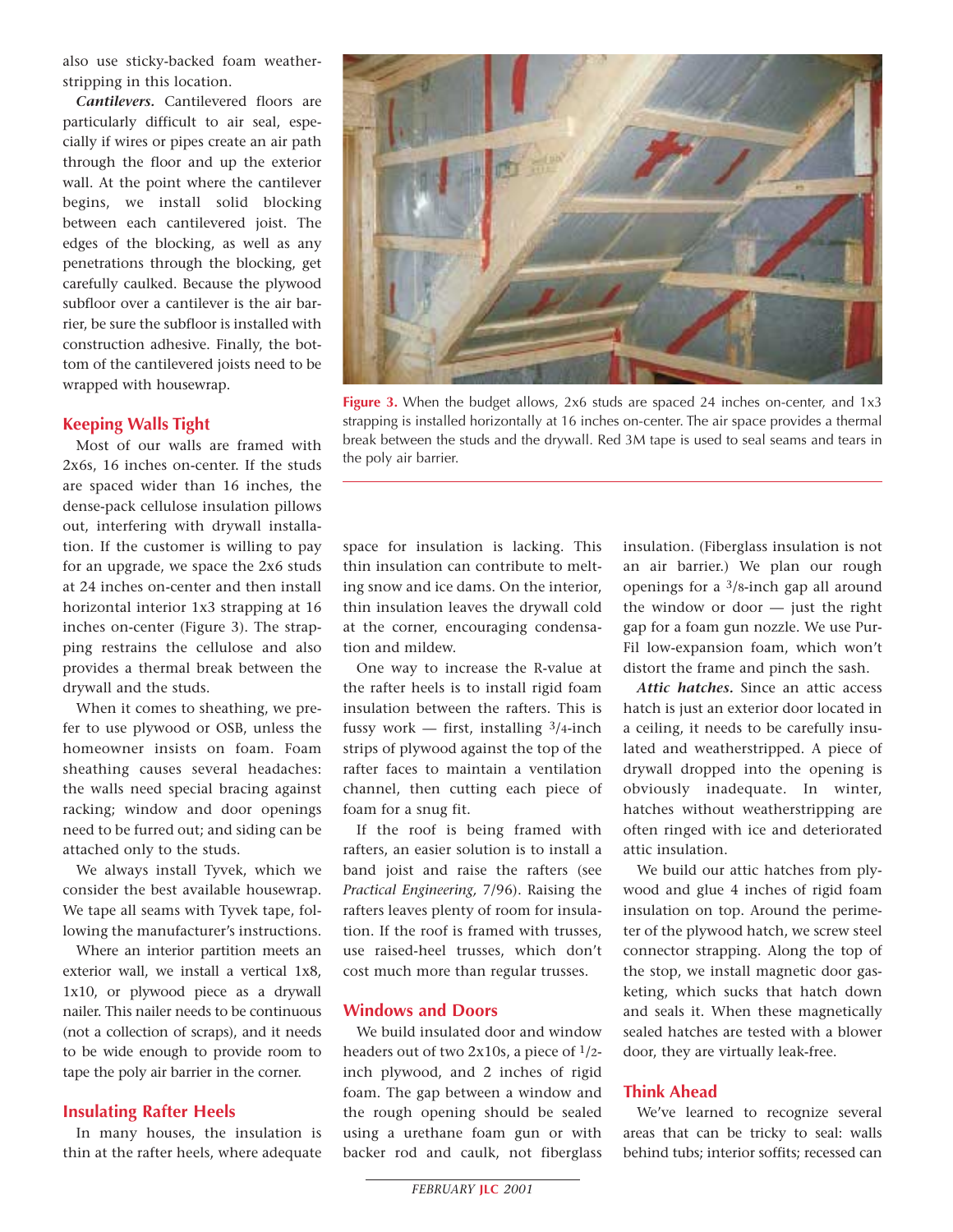lights; attic ductwork; zero-clearance fireplaces; chimney chases; dryer vents; and electrical boxes. If you plan the air-sealing details at the framing stage, sealing these areas will be much easier.

*Tubs and showers.* If a tub is located on an exterior wall, we install the poly air barrier, taped to the bottom plate, before the tub goes in (Figure 4). Then the area behind the tub is sheathed with plywood, which protects the poly and prevents the cellulose insulation from pillowing out. After the tub is installed, the stud bays can easily be filled with blown-in cellulose from the top.

*Interior soffits.* If the house has a second-floor soffit, don't forget to install the poly air barrier before the soffit is framed. The poly should be



**Figure 4.** When a tub/shower unit is located on an exterior wall, the poly air barrier is installed before the tub goes in. To create a tight air barrier, the poly needs to be taped to the bottom plate of the wall.

**Figure 5.** Poorly sealed ceilingmounted light fixtures continuously leak interior air into the attic. When the warm, moist air hits a cold surface, the moisture condenses, leading to mildew or rot.



large enough to allow it to be taped later to the rest of the poly air barrier.

*Recessed cans.* In many houses, recessed can lights act like little chimneys, constantly leaking interior air into the attic (Figure 5). If we have to install a recessed can light in an insulated ceiling, we make sure it is an airtight unit rated for insulation contact. We mount the can fixture on a piece of plywood that spans two joists; the plywood provides a surface for taping the poly air barrier.

Wherever possible, especially in bathrooms, we install recessed cans in soffits or dropped ceilings. Because the poly air barrier is installed at the bottom of the joists before the soffit is built, above the electrical fixtures, it remains intact.

*Attic ducts.* Most of our houses have some ductwork in the attic. At each ceiling register, and wherever a duct penetrates the ceiling poly, we install a section of 3/4-inch plywood spanning two joists. We usually provide the hvac sub with a stack of 24-inch-wide pieces of 3/4-inch plywood for this purpose, and the sub installs the plywood (Figure 6). The gap between the plywood and the duct or the flange on the register boot is sealed with a liberal amount of silicone caulk. The ceiling poly gets taped to the plywood.

All of the attic ducts are sealed with mastic or aluminum tape. After the hvac sub has installed the ducts, we always go into the attic to inspect the work, to be sure all penetrations of the ceiling air barrier are well-sealed. New subs usually take some training before they get it right.

*Fireplaces.* Zero-clearance fireplaces provide many opportunities for air leaks. Usually, we stop the air barrier one stud short of the fireplace, to keep the poly away from high temperatures. We tape the poly to that stud, and then install 1/2-inch cementitious backerboard between the stud and the fireplace. To maintain the air barrier, the backerboard is caulked in place with high-temperature silicone caulk, which we purchase at an auto supply store. The backerboard eventually gets covered with marble or brick.

*Chimney chases.* Most chimney

*FEBRUARY* **JLC** *2001*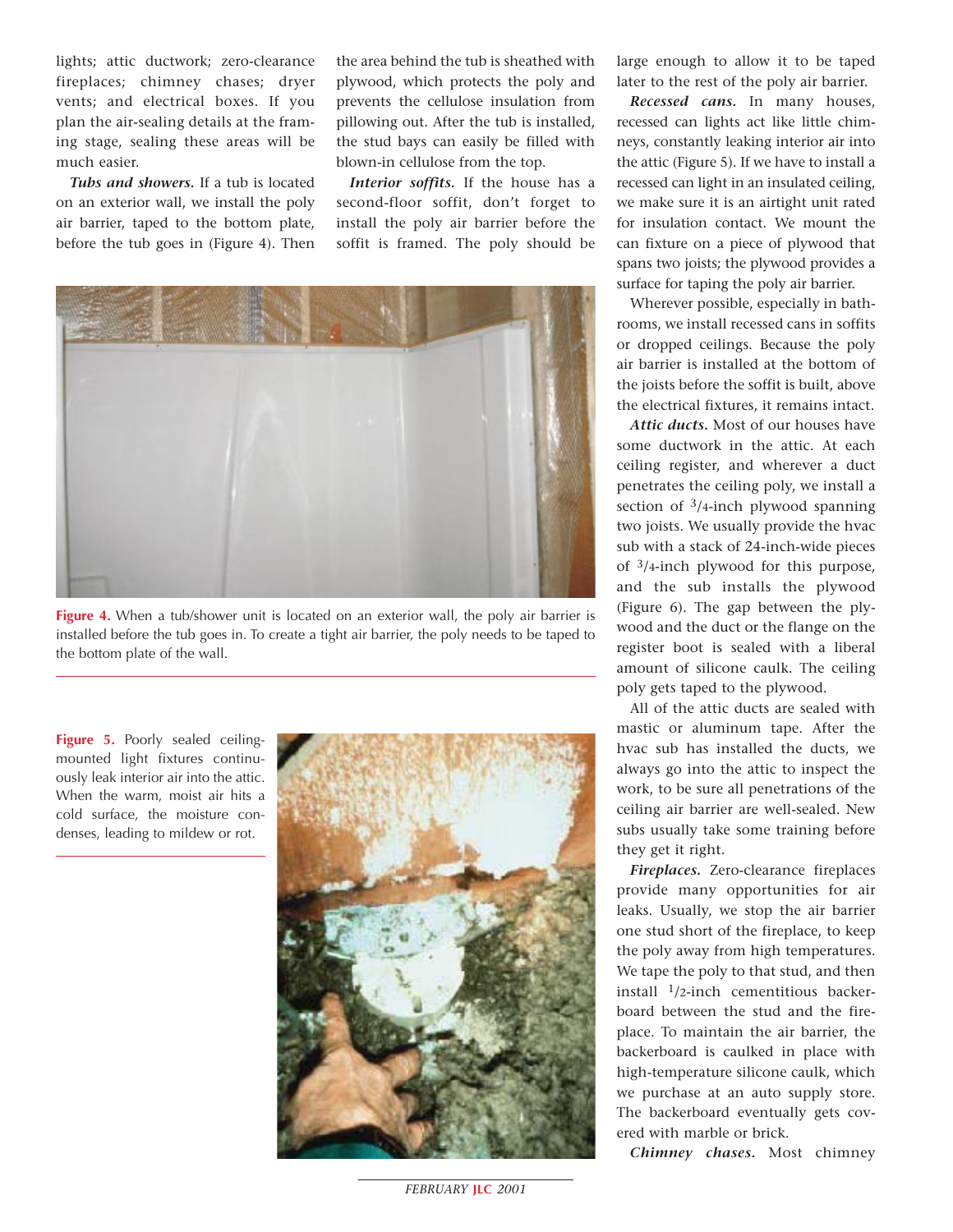chases allow interior air to rise to the attic through the 2-inch gap between the chimney and the ceiling joists. In many parts of the country, inspectors are being more stringent about enforcing the requirement for chimney firestops. That's good, because firestops improve energy efficiency.

For masonry chimneys, we make our firestops out of 8-inch-wide aluminum flashing, bent on a brake. Our mason cuts a  $\frac{1}{2}$ -inch kerf into the masonry to insert the firestop, which doubles as an air barrier. Each chimney gets four pieces of flashing. We nail the flashing onto the framing, with a continuous bead of high-temperature silicone caulk under the flashing. We also install caulk at all of the flashing seams.

Metal chimneys require firestop kits provided by the chimney manufacturer. All of the gaps and cracks in these firestops need to be caulked with hightemperature silicone.

*Dryer vents.* Where a dryer vent goes through an exterior wall, we usually install a plywood block between the studs, so that the vent duct has something to rest on (Figure 7). The plywood is attached to small 1x1 nailers and is mounted flush with the edge of the studs. We apply urethane foam between the dryer vent and the plywood and tape the poly air barrier to the plywood.

*Electrical boxes.* We use Enviroseal airtight electrical boxes, which don't cost much more than regular electrical receptacles). These boxes have a removable wide flange with a foam gasket designed to seal against the drywall. When we install the poly air barrier, we cut an X at each box and stretch the poly over the box. We tape the poly to the box, and then fit the flange on the box, locking the poly in place.

Enviroseal boxes are available only as one- or two-gang boxes. When we need three- or four-gang boxes, we buy airtight electrical boxes made by LESSCO.

*Foam the gaps.* After the framing is complete and the rough mechanicals are in — but before the insulation and poly — we inspect the house for gaps that need to be filled using the urethane foam gun. Places to check

include between the foundation wall and the mudsill; where wires go through partitions that intersect exterior walls; and where wires and pipes penetrate the top plate into the attic.

#### **Polyethylene Air Barrier**

Some builders of energy-efficient homes advocate the Airtight Drywall Approach (ADA), creating their air barriers with gaskets installed under the drywall rather than with polyethylene. But since drywall contractors in our area are not familiar with ADA techniques, and since a poly barrier typically accompanies the installation of our preferred insulation, dense-pack cellulose, we don't use the ADA method.

Our insulation sub installs the reinforced poly air barrier according to our



**Figure 6.** Here, a forced-air register is installed in a piece of 3/4-inch plywood where it penetrates the attic air barrier. The register boot is caulked to the plywood.



**Figure 7.** Where this dryer vent penetrates the exterior wall (at bottom of photo), a plywood block provides a surface for taping the poly air barrier. This house has horizontal wall strapping, so there was no need to recess the plywood block between the studs. Note that where the partition meets the exterior wall, the penetrations for the plumbing vent and electrical cable are sealed with urethane foam. The photo also shows an Enviroseal airtight electrical box.

*FEBRUARY* **JLC** *2001*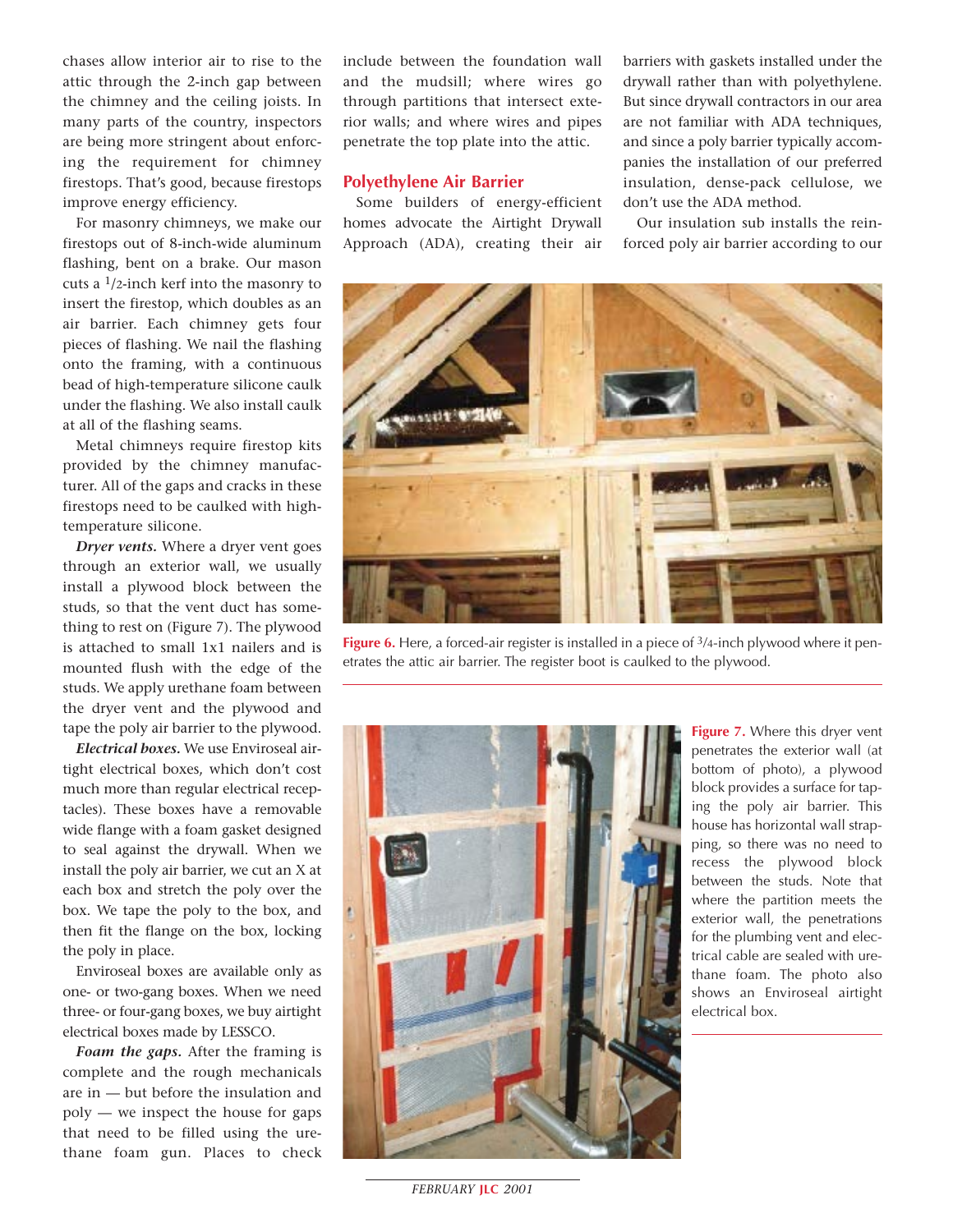

**Figure 8.** Most dense-pack cellulose systems require the installation of a reinforced polyethylene air barrier. Stapling the poly on the side rather than the edge of the studs helps keep the poly from bulging when the cellulose is blown in place.

requirements. The poly gets stapled with  $\frac{3}{4}$ -inch staples using an electric staple gun. For walls that won't receive interior horizontal strapping, the staples are driven into the face (side) of the stud, about  $\frac{1}{4}$  or  $\frac{1}{2}$  inch back from the interior edge (Figure 8).

Although a vapor barrier with a 2% gap is still 98% effective, the same is not true for an air barrier. An air barrier needs to be continuous, since small gaps can lead to big problems. All seams and gaps in a poly air barrier must be taped or caulked. For a typical building, we'll use about 12 rolls of 3M red tape, which costs about \$12 a roll. Where the air barrier is being sealed to a top plate or bottom plate, or at the rough opening for a window or door, the poly can be sealed with either 3M tape or Tremco acoustical sealant.

We have experimented with installing the poly air barrier on the entire secondfloor ceiling before we put up the interior partitions. But since that makes it more difficult for our mechanical subs to access the attic, we don't do it anymore. Usually, our ceiling poly is installed room by room and is carefully taped to the top plates of the walls. At



**Figure 9.** Cellulose insulation effectively fills all of the spaces around the bottom chords of roof trusses. Because cellulose is cheap, it can be piled on deep.

the exterior walls, the ceiling poly gets taped to the wall poly.

*Ceiling strapping.* We usually strap our ceilings with 1x3s. In most cases, we install the poly air barrier on the bottom of the joists, before the strapping goes up.

### **Time to Insulate**

Any insulation material can work well, as long as it is installed carefully. But if you expect fiberglass batts to match the performance of a blown-in insulation like dense-pack cellulose, you need to install the batts meticulously, without voids. How many fiberglass installers actually take the time to split the batts at every pipe and wire in the walls, much less the attic?

Our preferred insulation is densepack cellulose, installed at a density of 21/2 pounds per cubic foot. Dense-pack cellulose helps reduce air infiltration and fills in especially well around mechanicals, wires, plumbing, and odd-shaped or tight spaces.

Because blowing cellulose in an attic is relatively inexpensive, you can pile it deep (Figure 9). Before insulating an attic, we install sections of fiberglass batt insulation against the ventilation baffles, to prevent the cellulose from blowing into the soffits. When using blown-in cellulose in a cathedral ceiling, we install extra-rigid ventilation baffles (Durovent from ADO Products), since the cellulose pressure can cause standard baffles to collapse.

Our insulation sub slits the poly air barrier at each stud bay to insert the 2 inch blowing hose. It is the sub's responsibility to patch each hole with 3M tape. When the insulation job is complete, I check that the slits have all been taped. I also check the insulation density by feel, especially near the top of the stud bays. Well-installed cellulose should feel as firm as a car seat, not soft like a down pillow. The poly air barrier should be taut.

## **Build Tight and Ventilate Right**

A tight house, which can't depend on random air leaks for ventilation and combustion makeup air, needs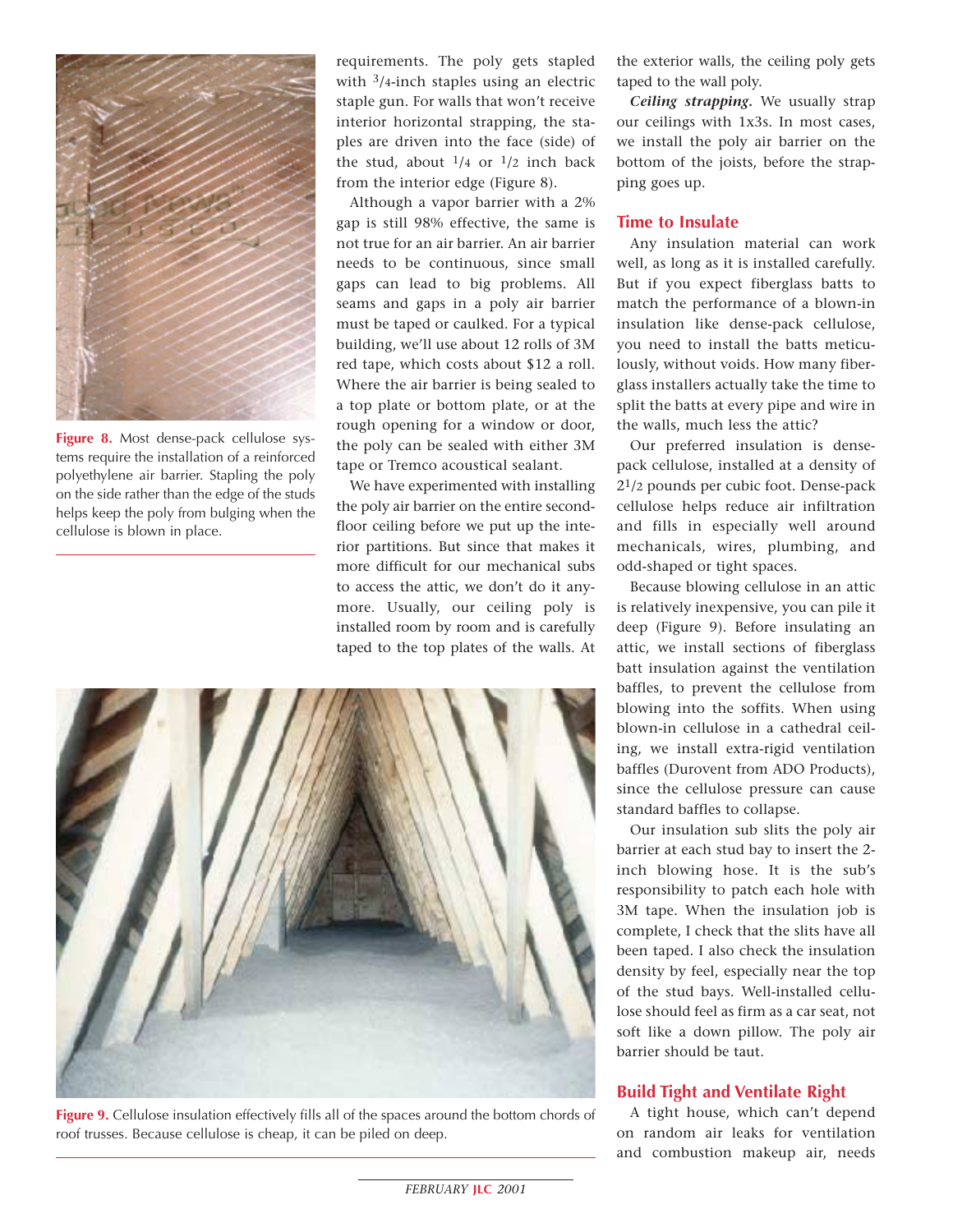# **Locating the Thermal Envelope**

**The continuous barrier formed by the insulation**<br>and air barrier is called the thermal envelope. Where to locate the thermal envelope depends, to some extent, on builder preference. Should it follow a flat ceiling or the sloping rafters? Should it include the crawl space? In many cases, there is no single right answer to these questions. However, it is important to make a choice and stick with it, and then explain to your framing crew and subcontractors where the thermal envelope is located.

sealing, duct insulation, or pipe insulation.

In a typical Cape, the second-floor kneewalls are insulated, as well as a portion of the first-floor ceiling (see illustration). But when the thermal envelope is located at the kneewalls, air sealing becomes very difficult. Interior air can escape through the first floor ceiling into the cold area behind the kneewalls. Exterior air from the soffit vents, which should rise above the insulation in the rafter bays to ventilate the roof, often enters the living area through gaps in the kneewall. An access door in



Creating a tight air barrier in a Cape kneewall is much more difficult if the kneewalls and a portion of the firstfloor ceiling are insulated (left). Air sealing is easier if the rafter insulation is brought all the way down to the wall plates (right).

In the past, many builders excluded basements and crawl spaces from the thermal envelope. However, building scientists now recommend sealing and insulating crawl space walls.

In cold climates, the prescriptive requirements of the Model Energy Code mandate basement wall insulation. Including the basement inside the building's thermal envelope is usually simpler and no more expensive than building an uninsulated basement, because insulated basements do not require ceiling insulation, duct an insulated kneewall is awkward to build, because it needs to be carefully insulated and weatherstripped.

Air sealing is easier when the rafter insulation is extended down to the plates, bringing the triangular crawlspace behind the kneewalls within the building's thermal envelope (see "Air-Sealing the Story-And-A-Half," 8/95). This also permits the area behind the kneewall to be used for storage without the need for an airtight access door.

*— P.B.*